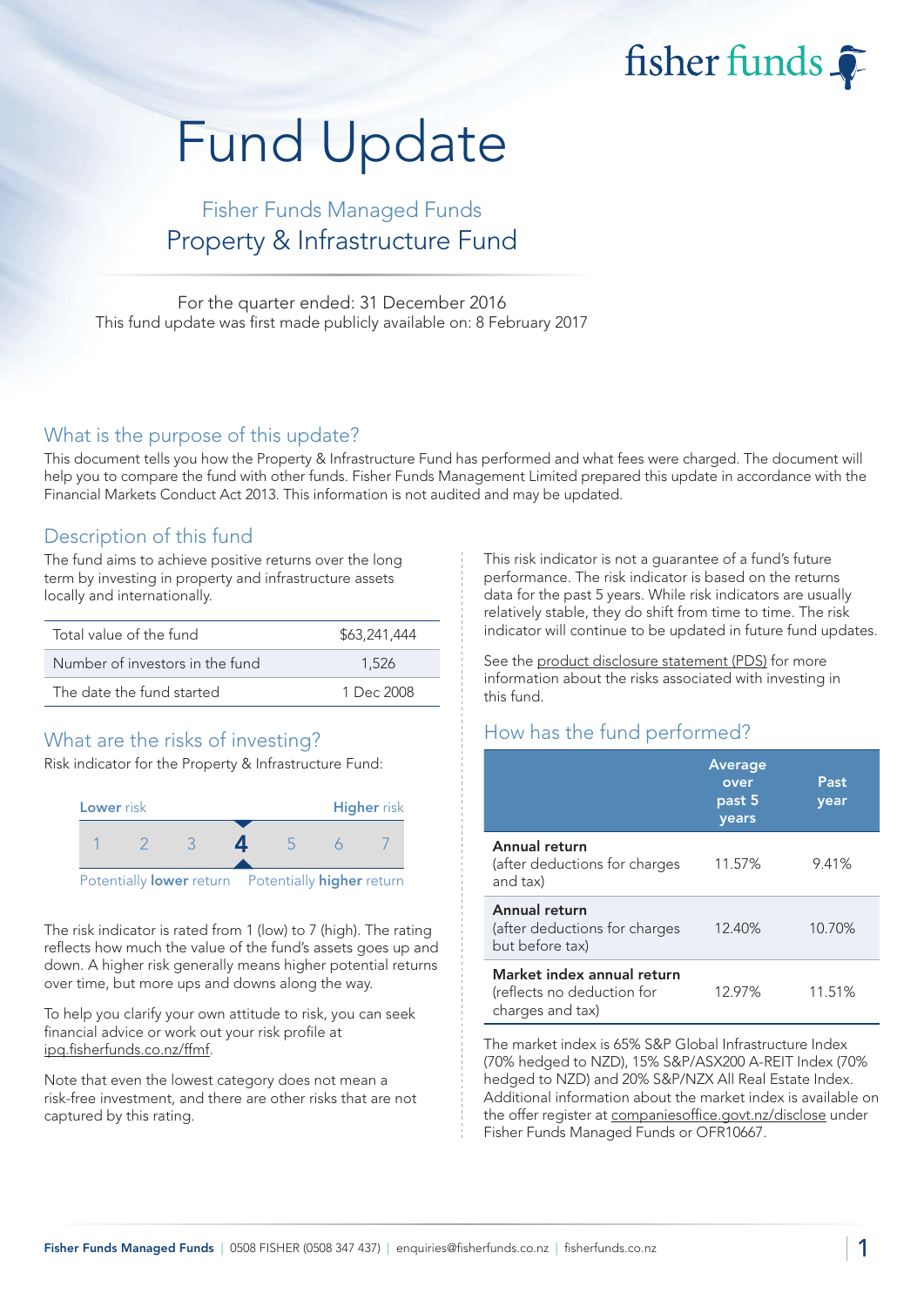## Annual return graph



This shows the return after fund charges and tax for each year ending 31 March since the fund started. The last bar shows the average annual return since the fund started, up to 31 December 2016.

Important: This does not tell you how the fund will perform in the future.

Returns in this update are after tax at the highest prescribed investor rate (PIR) of tax for an individual New Zealand resident. Your tax may be lower.

### What fees are investors charged?

Investors in the Property & Infrastructure Fund are charged fund charges. In the year to 31 March 2016 these were:

|                                                       | % of net asset value |
|-------------------------------------------------------|----------------------|
| <b>Total fund charges</b>                             | 1.99%                |
| Which are made up of:                                 |                      |
| <b>Total management and</b><br>administration charges | 1.99%                |
| Including:                                            |                      |
| Manager's basic fee                                   | 1.27%                |
| Other management and<br>administration charges        | 0.39%                |
| Total performance-based fees <sup>1</sup>             | 0.33%                |

Small differences in fees and charges can have a big impact on your investment over the long term.

## Example of how this applies to an investor

Katie had \$10,000 in the fund at the start of the year and did not make any further contributions. At the end of the year, Katie received a return after fund charges were deducted of \$941 (that is 9.41% of her initial \$10,000). Katie did not pay other charges. This gives Katie a total return after tax of \$941 for the year.

## What does the fund invest in?

#### Actual investment mix

This shows the types of assets that the fund invests in.



#### Target investment mix

This shows the mix of assets that the fund generally intends to invest in.